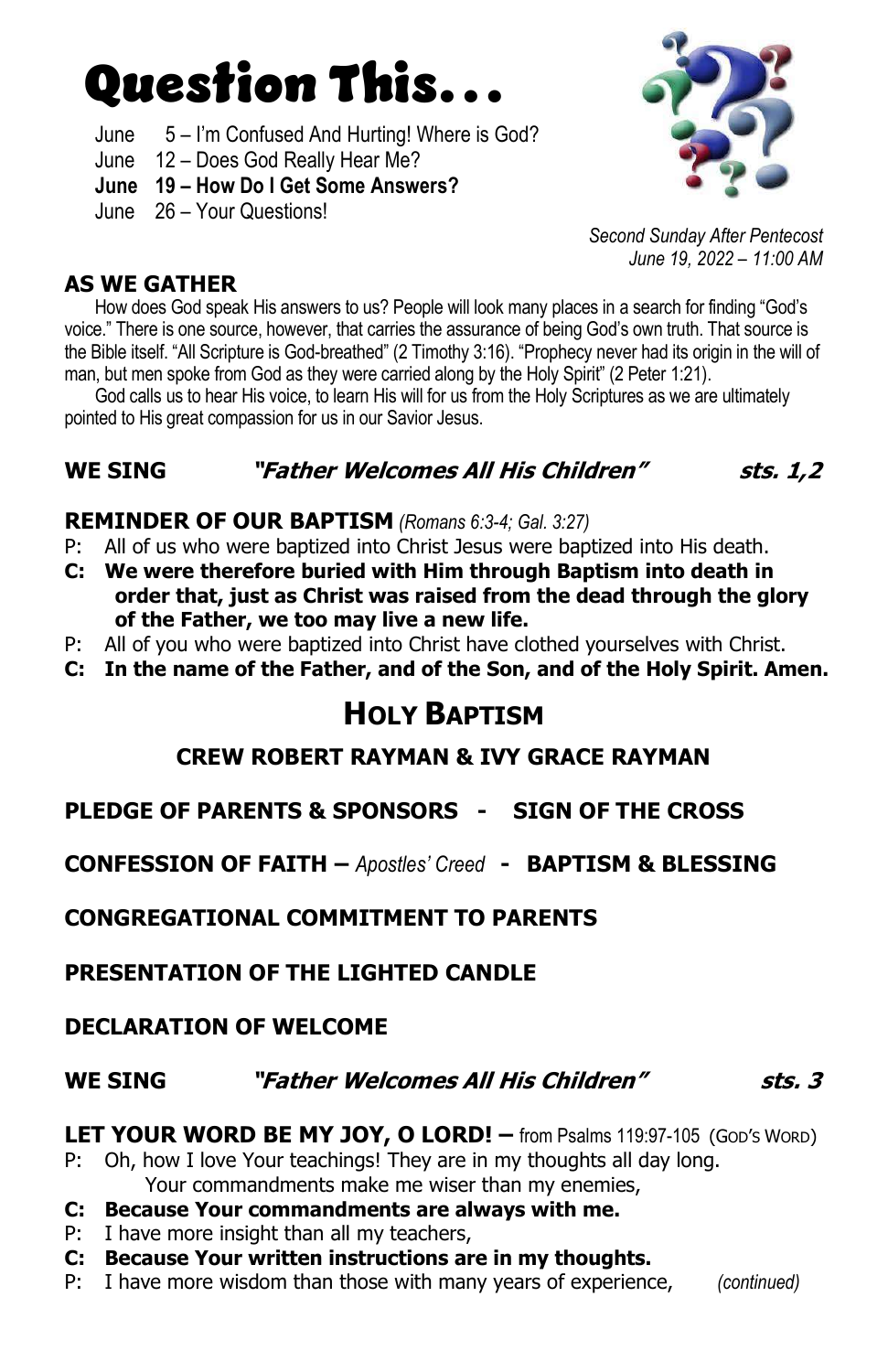### C: Because I have obeyed Your guiding principles.

- P: I have kept my feet from walking on any evil path in order to obey Your word.
- C: I have not neglected Your regulations, because You have taught me.
- P: How sweet the taste of Your promise is!
- C: It tastes sweeter than honey.
- P: From Your guiding principles I gain understanding. That is why I hate every path that leads to lying.
- C: Your word is a lamp for my feet and a light for my path.

GOD'S WORD translation of the Bible is a copyrighted work of God's Word to the Nations Bible Society. Used by permission.

#### WE SING **"I Will Follow"** Tomlin Ingram Morgan

#### SCRIPTURE READING Hebrews 4:12 & Romans 1:16-17

God's Word speaks answers - His will for us: His Law, which reveals how He wants us to live; and His Gospel, His Good News for us through our Savior Jesus.

Hebrews 4:12For the word of God is living and active. Sharper than any double-edged sword, it penetrates even to dividing soul and spirit, joints and marrow; it judges the thoughts and attitudes of the heart.

Romans1:16[Paul writes:] I am not ashamed of the gospel, because it is the power of God for the salvation of everyone who believes: first for the Jew, then for the Gentile.<br><sup>17</sup>For in the gospel a righteousness from God is revealed, a righteousness that is by faith from first to last, just as it is written: "The righteous will live by faith."

#### SCRIPTURE READING Colossians 3:12-17

Let the word of Christ dwell in you richly as it provides answers for daily living!

 $12$ Therefore, as God's chosen people, holy and dearly loved, clothe yourselves with compassion, kindness, humility, gentleness and patience. <sup>13</sup> Bear with each other and forgive whatever grievances you may have against one another. Forgive as the Lord forgave you.  $14$ And over all these virtues put on love, which binds them all together in perfect unity.

<sup>15</sup>Let the peace of Christ rule in your hearts, since as members of one body you were called to peace. And be thankful. <sup>16</sup>Let the word of Christ dwell in you richly as you teach and admonish one another with all wisdom, and as you sing psalms, hymns and spiritual songs with gratitude in your hearts to God. <sup>17</sup>And whatever you do, whether in word or deed, do it all in the name of the Lord Jesus, giving thanks to God the Father through Him.

# GOSPEL READING John 6:66-69

The disciples recognized that Jesus, the Son of God, carried life's most needed answers.

<sup>66</sup>From this time many of His disciples turned back and no longer followed Him. <sup>67</sup>"You do not want to leave too, do you?" Jesus asked the Twelve.

<sup>68</sup>Simon Peter answered Him, "Lord, to whom shall we go? You have the words of eternal life. <sup>69</sup>We believe and know that You are the Holy One of God."

# **KIDS' TIME** Example the state of the state of the state of the *DCE Liz Peters* of the state of the state of the state of the state of the state of the state of the state of the state of the state of the state of the stat

**MESSAGE "Just The Right Words"** Pastor Aaron Asmus

(Today's readings)